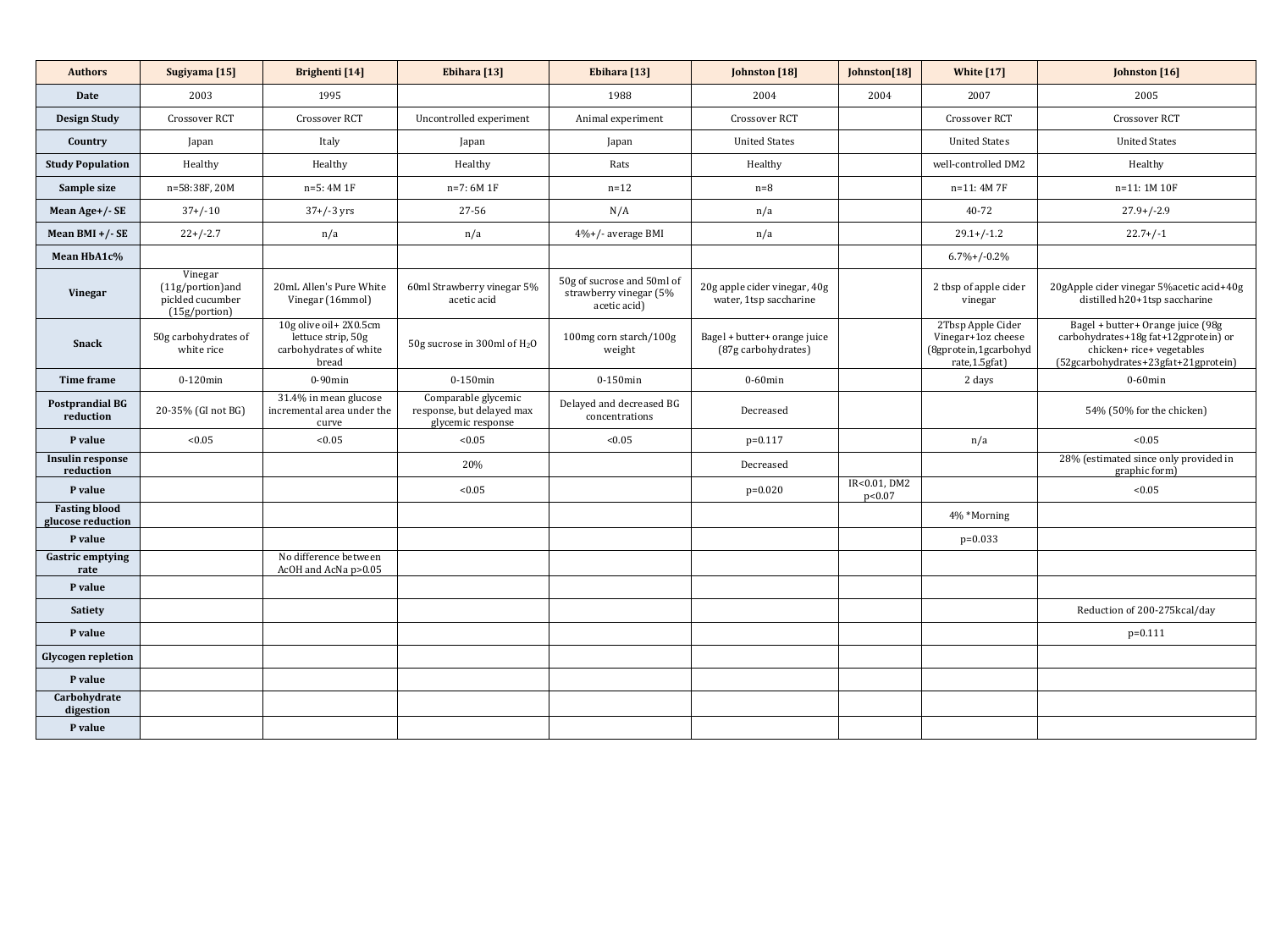| <b>Authors</b>                            | <b>Hlebowicz</b> [20]                   | Mitrou [19]                                                                        | Johnston [18]                                          | Johnston [18]                                             | Johnston [23]                                                                       | Johnston [23]                                                                              | <b>Fushimi</b> [22]                        | <b>Ogawa</b> [21]   |
|-------------------------------------------|-----------------------------------------|------------------------------------------------------------------------------------|--------------------------------------------------------|-----------------------------------------------------------|-------------------------------------------------------------------------------------|--------------------------------------------------------------------------------------------|--------------------------------------------|---------------------|
| <b>Date</b>                               | 2007                                    | 2010                                                                               | 2004                                                   | 2004                                                      | 2010                                                                                | 2010                                                                                       | 2001                                       | 2000                |
| <b>Design Study</b>                       | <b>Crossover RCT</b>                    | <b>Crossover RCT</b>                                                               | Crossover RCT                                          | Crossover RCT                                             | Crossover RCT                                                                       |                                                                                            | Animal experiment                          | Experiment          |
| Country                                   | Sweden                                  | Greece                                                                             | <b>United States</b>                                   | <b>United States</b>                                      | <b>United States</b>                                                                |                                                                                            | Japan                                      | Japan               |
| <b>Study Population</b>                   | DM1 with gastroparesis<br>Swedish       | DM1                                                                                | DM <sub>2</sub>                                        | Insulin resistant                                         | Trial 1 Healthy                                                                     |                                                                                            | Rats                                       | Caco-2 cells        |
| Sample size                               | $n=10:10M$                              | $n=10:10M$                                                                         | $n=10$                                                 | $n=11$                                                    | $n=10$ 4M6F                                                                         |                                                                                            | $n=25$                                     | n/a                 |
| Mean Age+/- SE                            | $67.9+/-8$                              | $32+/-3$                                                                           | n/a                                                    | n/a                                                       | $35+/-4$                                                                            |                                                                                            | 5 wks                                      | N/A                 |
| Mean BMI $+/-$ SE                         | $25.4 + (-2.9)$                         | $24+/-1$                                                                           | n/a                                                    | n/a                                                       | $27.5+/-1.2$                                                                        |                                                                                            | $161 + (-2g)$                              | n/a                 |
| Mean HbA1c%                               | $8.3 + (-0.7)$                          | $6.7+/-2\%$                                                                        |                                                        |                                                           |                                                                                     |                                                                                            |                                            |                     |
| <b>Vinegar</b>                            | 30ml Apple cider<br>vinegar+200ml water | 30ml vinegar+20ml water                                                            | 20g apple cider vinegar, 40g<br>water, 1tsp saccharine | 20g apple cider vinegar,<br>40g water, 1tsp<br>saccharine | 20g apple cider vinegar (1g<br>AcOH) vs 10g (05gAcOH) vs 2g<br>(0.1AcOH) vs placebo | vinegar 5% acetic acid was added<br>to 40g water, 1tsp saccharine, 1<br>drop food coloring | 0,0.1,0.2,0.4g acetic<br>acid/100g diet    | 5mmol/L acetic acid |
| <b>Snack</b>                              | 300mg rice pudding                      | Bread +juice +butter +<br>cereal Bar<br>(75gcarbohydrates, 26g<br>protein, 6g fat) | Bagel + butter+ orange juice<br>(87g carbohydrates)    | bagel+ butter + orange<br>juice (87g carbohydrates)       | white bagel, 20g butter,<br>200gjuice (approx 75g of<br>carbohydrates)              |                                                                                            | 2g of diet (62.2g<br>glucose/100g of diet) |                     |
| <b>Time frame</b>                         | $0-90$ min                              | $0-240$ min                                                                        | $0-60$ min                                             | $0-60$ min                                                | $0-120$ min                                                                         |                                                                                            |                                            |                     |
| <b>Postprandial BG</b><br>reduction       | 20-35% (GI not BG)                      | 20%                                                                                | Decreased                                              | Decreased                                                 | 23-28% 0.5g acetic acid<br>compared to 0.1 and placebo                              |                                                                                            |                                            |                     |
| P value                                   | p<0.05                                  | < 0.01                                                                             | $p=0.149$                                              | $p=0.014$                                                 | p<0.05                                                                              |                                                                                            | not provided                               | p<0.01              |
| <b>Insulin response</b><br>reduction      |                                         | none                                                                               | 19%                                                    | 34%                                                       |                                                                                     |                                                                                            |                                            |                     |
| P value                                   |                                         | not provided                                                                       | $p=0.169$                                              | $p=0.002$                                                 |                                                                                     |                                                                                            |                                            |                     |
| <b>Fasting blood glucose</b><br>reduction |                                         |                                                                                    |                                                        |                                                           |                                                                                     |                                                                                            |                                            |                     |
| P value                                   |                                         |                                                                                    |                                                        |                                                           |                                                                                     |                                                                                            |                                            |                     |
| <b>Gastric emptying rate</b>              | 17% with vinegar vs.<br>27% control     |                                                                                    |                                                        |                                                           |                                                                                     |                                                                                            |                                            |                     |
| P value                                   | p<0.05                                  |                                                                                    |                                                        |                                                           |                                                                                     |                                                                                            |                                            |                     |
| <b>Satiety</b>                            |                                         |                                                                                    |                                                        |                                                           |                                                                                     |                                                                                            |                                            |                     |
| P value                                   |                                         |                                                                                    |                                                        |                                                           |                                                                                     |                                                                                            |                                            |                     |
| <b>Glycogen repletion</b>                 |                                         |                                                                                    |                                                        |                                                           |                                                                                     |                                                                                            | 60% greater                                |                     |
| P value                                   |                                         |                                                                                    |                                                        |                                                           |                                                                                     |                                                                                            | p<0.05                                     |                     |
| Carbohydrate<br>digestion                 |                                         |                                                                                    |                                                        |                                                           |                                                                                     |                                                                                            |                                            |                     |
| P value                                   |                                         |                                                                                    |                                                        |                                                           |                                                                                     |                                                                                            |                                            |                     |